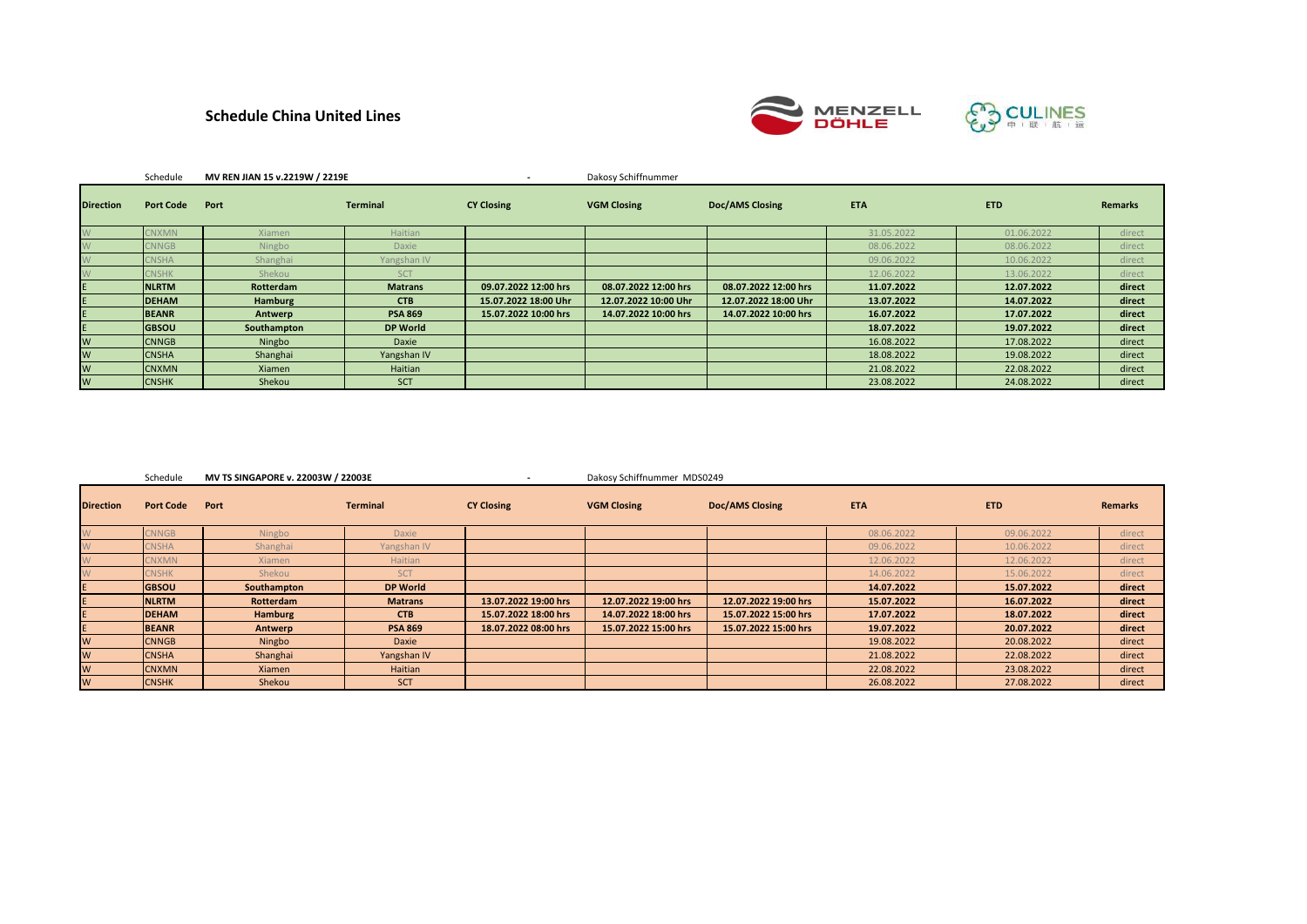### Schedule **MV REN JIAN 16 v.2224W / 2224E -** Dakosy Schiffnummer

| <b>Direction</b> | <b>Port Code</b> | Port           | <b>Terminal</b> | <b>CY Closing</b>    | <b>VGM Closing</b>   | Doc/AMS Closing      | <b>ETA</b> | <b>ETD</b> | <b>Remarks</b> |
|------------------|------------------|----------------|-----------------|----------------------|----------------------|----------------------|------------|------------|----------------|
|                  | <b>CNNGB</b>     | Ningbo         | Daxie           |                      |                      |                      | 12.06.2022 | 12.06.2022 | direct         |
| W                | <b>NSHA</b>      | Shanghai       | Yangshan IV     |                      |                      |                      | 13.06.2022 | 13.06.2022 | direct         |
|                  | <b>CNXMN</b>     | <b>Xiamen</b>  | Haitian         |                      |                      |                      | 16.06.2022 | 16.06.2022 | direct         |
|                  | <b>NSHK</b>      | Shekou         | <b>SCT</b>      |                      |                      |                      | 17.06.2022 | 17.06.2022 | direct         |
|                  | <b>NVUT</b>      | Vung Tao       | <b>TBN</b>      |                      |                      |                      | 21.06.2022 | 22.06.2022 |                |
|                  | <b>GBSOU</b>     | Southampton    | <b>DP World</b> |                      |                      |                      | 23.07.2022 | 24.07.2022 | direct         |
|                  | <b>NLRTM</b>     | Rotterdam      | <b>Matrans</b>  | 23.07.2022 12:00 hrs | 22.07.2022 12:00 hrs | 22.07.2022 12:00 hrs | 25.07.2022 | 27.07.2022 | direct         |
|                  | <b>DEHAM</b>     | <b>Hamburg</b> | <b>CTB</b>      | 27.07.2022 19:00 hrs | 26.07.2022 19:00 hrs | 28.07.2022 12:00 hrs | 28.07.2022 | 30.07.2022 | direct         |
| E                | <b>BEANR</b>     | Antwerp        | <b>PSA 869</b>  | 30.07.2022 12:00 hrs | 29.07.2022 12:00 hrs | 29.07.2022 12:00 hrs | 31.07.2022 | 01.08.2022 | direct         |
| W                | <b>CNNGB</b>     | Ningbo         | Daxie           |                      |                      |                      | 30.08.2022 | 31.08.2022 | direct         |
| W                | <b>CNSHA</b>     | Shanghai       | Yangshan IV     |                      |                      |                      | 01.09.2022 | 02.09.2022 | direct         |
| W                | <b>CNXMN</b>     | Xiamen         | Haitian         |                      |                      |                      | 03.09.2022 | 04.09.2022 | direct         |
| W                | <b>CNSHK</b>     | Shekou         | SCT             |                      |                      |                      | 06.09.2022 | 07.09.2022 | direct         |

#### Schedule **MV REN JIAN 25 v.2227W / 2227E -** Dakosy Schiffnummer

| <b>Direction</b> | <b>Port Code</b> | Port           | <b>Terminal</b> | <b>CY Closing</b>    | <b>VGM Closing</b>   | Doc/AMS Closing      | <b>ETA</b> | ETD        | <b>Remarks</b> |
|------------------|------------------|----------------|-----------------|----------------------|----------------------|----------------------|------------|------------|----------------|
|                  | <b>NNGB</b>      | Ningbo         | <b>Daxie</b>    |                      |                      |                      | 30.06.2022 | 01.07.2022 | direct         |
| W                | <b>CNSHA</b>     | Shanghai       | Yangshan IV     |                      |                      |                      | 04.07.2022 | 05.07.2022 | direct         |
| W                | <b>CNXMN</b>     | Xiamen         | Haitian         |                      |                      |                      | 06.07.2022 | 07.07.2022 | direct         |
| W                | <b>CNSHK</b>     | Shekou         | <b>SCT</b>      |                      |                      |                      | 08.07.2022 | 09.07.2022 | direct         |
|                  | <b>GBSOU</b>     | Southampton    | <b>DP World</b> |                      |                      |                      | 04.08.2022 | 05.08.2022 | direct         |
|                  | <b>NLRTM</b>     | Rotterdam      | <b>Matrans</b>  | 02.08.2022 16:00 hrs | 01.08.2022 15:00 hrs | 02.08.2022 16:00 hrs | 03.08.2022 | 04.08.2022 | direct         |
|                  | <b>DEHAM</b>     | <b>Hamburg</b> | <b>CTB</b>      | 04.08.2022 19:00 hrs | 03.08.2022 15:00 hrs | 04.08.2022 19:00 hrs | 08.08.2022 | 10.08.2022 | direct         |
|                  | <b>BEANR</b>     | Antwerp        | <b>PSA 869</b>  | 06.08.2022 12:00 hrs | 05.08.2022 13:00 hrs | 05.08.2022 13:00 hrs | 11.08.2022 | 12.08.2022 | direct         |
| W                | <b>CNNGB</b>     | Ningbo         | Daxie           |                      |                      |                      | 09.09.2022 | 10.09.2022 | direct         |
| W                | <b>CNSHA</b>     | Shanghai       | Yangshan IV     |                      |                      |                      | 11.09.2022 | 12.09.2022 | direct         |
| W                | <b>CNXMN</b>     | Xiamen         | Haitian         |                      |                      |                      | 14.09.2022 | 15.09.2022 | direct         |
| <b>W</b>         | <b>CNSHK</b>     | Shekou         | <b>SCT</b>      |                      |                      |                      | 16.09.2022 | 17.09.2022 | direct         |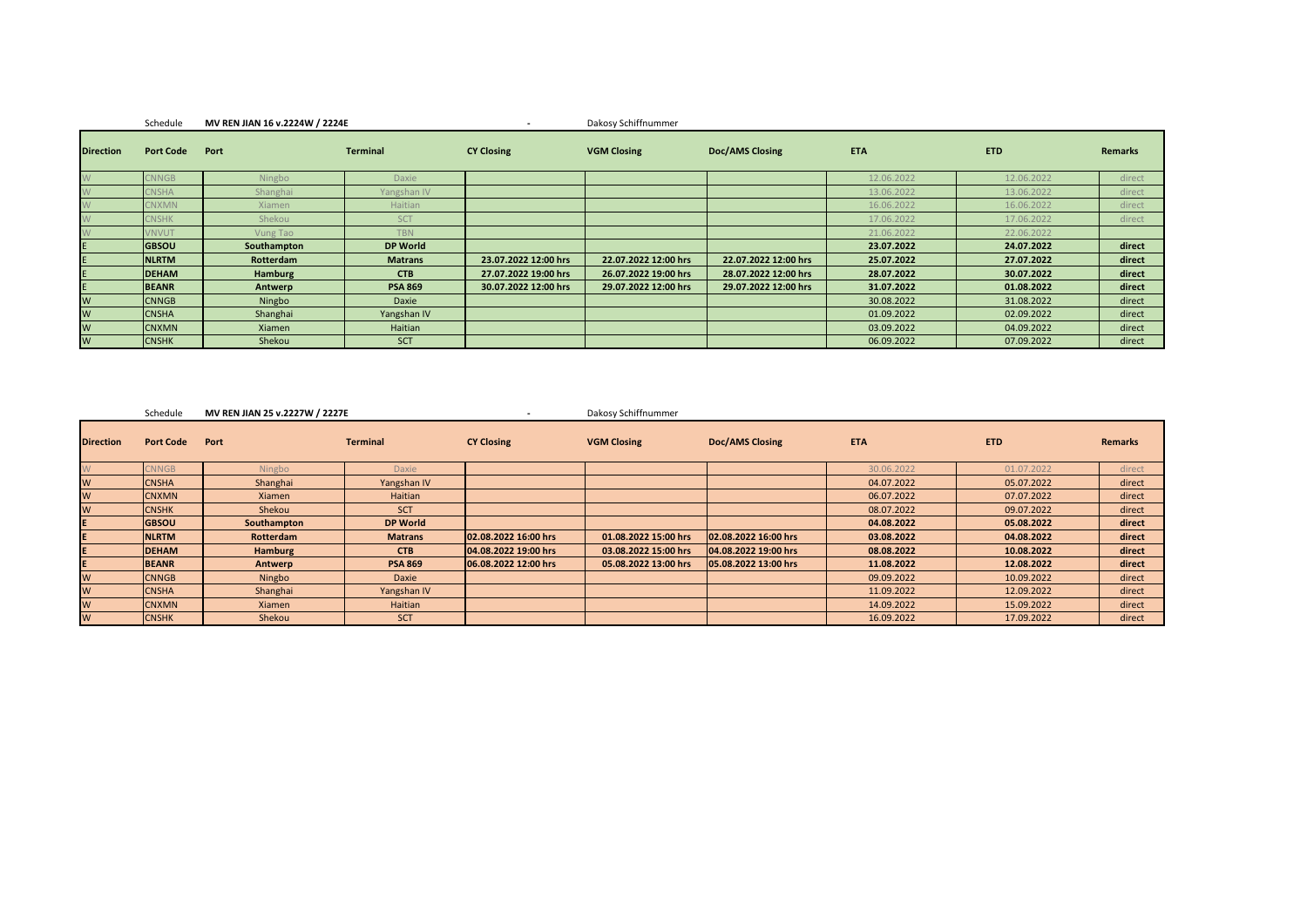|                  | Schedule         | MV REN JIAN 23 v.2226W / 2226E |                 |                      | Dakosy Schiffnummer  |                      |            |            |         |
|------------------|------------------|--------------------------------|-----------------|----------------------|----------------------|----------------------|------------|------------|---------|
| <b>Direction</b> | <b>Port Code</b> | Port                           | <b>Terminal</b> | <b>CY Closing</b>    | <b>VGM Closing</b>   | Doc/AMS Closing      | <b>ETA</b> | <b>ETD</b> | Remarks |
| W                | <b>CNNGB</b>     | Ningbo                         | Daxie           |                      |                      |                      | 25.07.2022 | 26.07.2022 | direct  |
| W                | <b>CNSHA</b>     | Shanghai                       | Yangshan IV     |                      |                      |                      | 27.07.2022 | 28.07.2022 | direct  |
| W                | <b>CNXMN</b>     | Xiamen                         | Haitian         |                      |                      |                      | 30.07.2022 | 31.07.2022 | direct  |
| W                | <b>CNSHK</b>     | Shekou                         | <b>SCT</b>      |                      |                      |                      | 31.07.2022 | 01.08.2022 | direct  |
| E                | <b>GBSOU</b>     | Southampton                    | <b>DP World</b> |                      |                      |                      | 26.08.2022 | 27.08.2022 | direct  |
| E                | <b>NLRTM</b>     | Rotterdam                      | <b>Matrans</b>  | 27.08.2022 12:00 hrs | 26.08.2022 12:00 hrs | 26.08.2022 12:00 hrs | 28.08.2022 | 29.08.2022 | direct  |
|                  | <b>DEHAM</b>     | Hamburg                        | <b>CTB</b>      | 29.08.2022 23:00 hrs | 26.08.2022 18:00 hrs | 30.08.2022 12:00 hrs | 30.08.2022 | 01.09.2022 | direct  |
| E.               | <b>BEANR</b>     | Antwerp                        | <b>PSA 869</b>  | 01.09.2022 11:00 hrs | 31.08.2022 11:00 hrs | 31.08.2022 11:00 hrs | 02.09.2022 | 03.09.2022 | direct  |
| W                | <b>CNNGB</b>     | Ningbo                         | Daxie           |                      |                      |                      | 01.10.2022 | 02.10.2022 | direct  |
| W                | <b>CNSHA</b>     | Shanghai                       | Yangshan IV     |                      |                      |                      | 03.10.2022 | 04.10.2022 | direct  |
| W                | <b>CNXMN</b>     | Xiamen                         | Haitian         |                      |                      |                      | 06.10.2022 | 07.10.2022 | direct  |
| W                | <b>CNSHK</b>     | Shekou                         | <b>SCT</b>      |                      |                      |                      | 08.10.2022 | 09.10.2022 | direct  |

Schedule **MV CUL JAKARTA v.2231W / 2231E -** Dakosy Schiffnummer

۰.

| <b>Direction</b> | <b>Port Code</b> | Port            | <b>Terminal</b> | <b>CY Closing</b> | <b>VGM Closing</b> | <b>Doc/AMS Closing</b> | <b>ETA</b> | <b>ETD</b> | <b>Remarks</b> |
|------------------|------------------|-----------------|-----------------|-------------------|--------------------|------------------------|------------|------------|----------------|
| W                | <b>CNTAO</b>     | Qingdao         | <b>TBN</b>      |                   |                    |                        | 26.07.2022 | 26.07.2022 | direct         |
| W                | <b>CNNGB</b>     | Ningbo          | Daxie           |                   |                    |                        | 28.07.2022 | 28.07.2022 | direct         |
| W                | <b>CNSHA</b>     | Shanghai        | Yangshan IV     |                   |                    |                        | 29.07.2022 | 29.07.2022 | direct         |
| W                | <b>VNSGN</b>     | Ho Chi Minh     | <b>TBN</b>      |                   |                    |                        | 04.08.2022 | 04.08.2022 | direct         |
|                  | <b>TRIST</b>     | <b>Istanbul</b> | <b>TBN</b>      |                   |                    |                        | 24.08.2022 | 24.08.2022 | direct         |
|                  | <b>GBSOU</b>     | Southampton     | <b>DP World</b> |                   |                    |                        | 02.09.2022 | 02.09.2022 | direct         |
|                  | <b>NLRTM</b>     | Rotterdam       | <b>Matrans</b>  |                   |                    |                        | 04.09.2022 | 04.09.2022 | direct         |
|                  | <b>BEANR</b>     | Antwerp         | <b>PSA 869</b>  |                   |                    |                        | 06.09.2022 | 06.09.2022 | direct         |